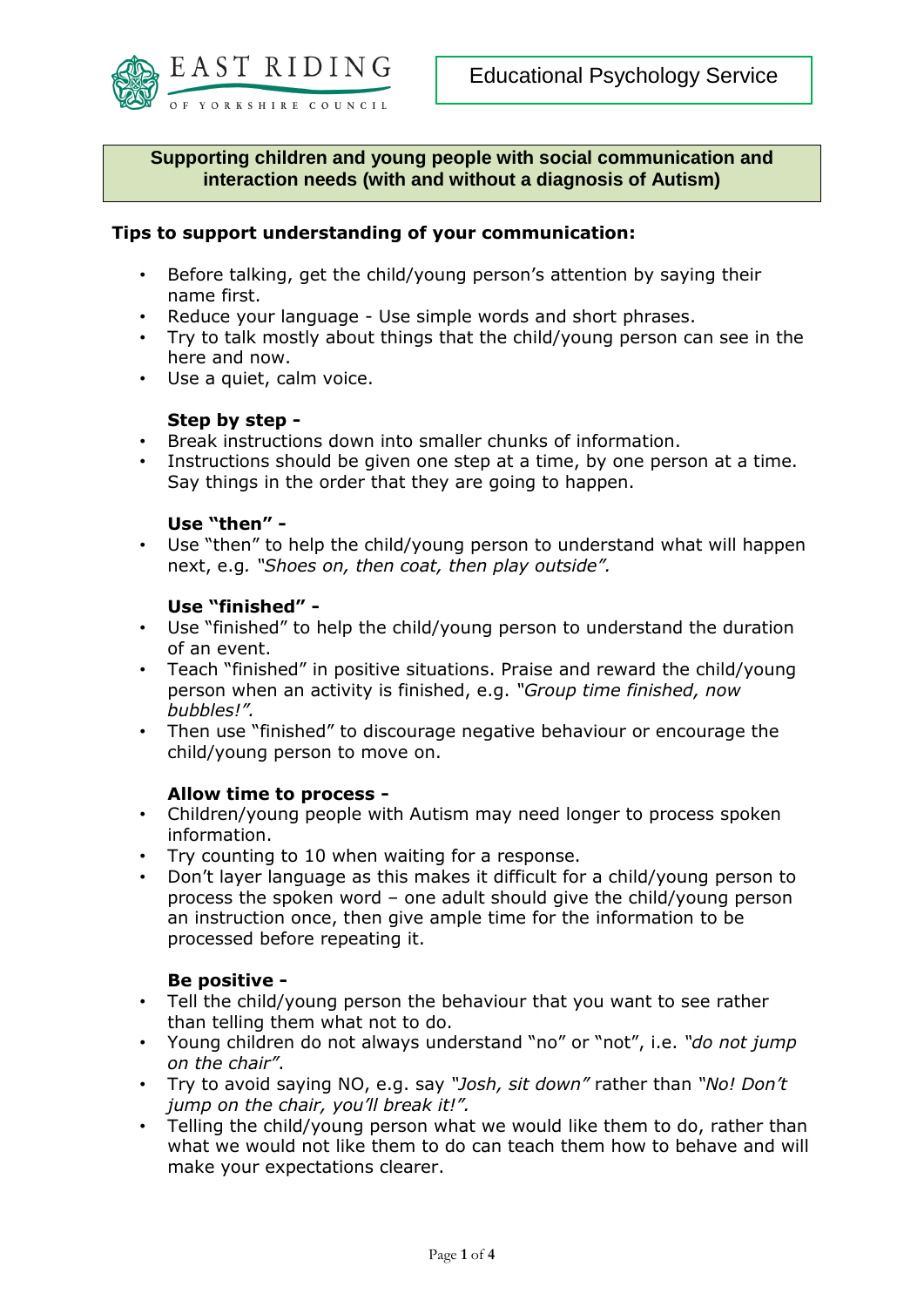# **Make it visual -**

• Use visual cues such as objects, pictures, photographs, symbols or the written word alongside speech: visual timetables, now/next visuals, task/reward visuals.

# **Tips to support emotional regulation:**

# **Adapting our communication -**

- Make less eye contact.
- Keep your voice at a lower pitch and volume.
- Use fewer words and simple gestures or signs.
- Make fewer requests.
- Use slower, controlled breathing.
- Slow down your movements, relax your posture and don't tower above the child/young person
- Keep your distance and avoid touching.
- Remove any audience.
- Go at the child/young person's pace.

# **Provide Structure -**

- Creating structure for your child/young person can help reduce anxiety and angry reactions.
- Make sure your child/young person knows what is going to happen daily.
- Use visual supports and timetables these allow the child/young person to become more independent and also reduces anxiety about what is going to happen next.
- Have clear places for things and use labels.

# **Tips to help the child/young person manage their feelings**

### **Ways to communicate feelings**

- Write or draw how you are feeling on a piece of a paper.
- Have pictures of feelings/faces to discuss moods on the wall so family/teacher can say which 'face' they are feeling.
- Time out/chill out/break cards.
- Door signs useful for the child to use to let others know how they are feeling e.g. 'Do not disturb' or 'I am in a bad mood'.
- Introduce rating scales for the child/young person e.g. traffic light systems (green=happy/red = angry) or numerical scales (one to five). The book *The Incredible 5 Point Scale* by Kari Dunn Buron has some useful ideas.
- Use stories and books there are a variety of books aimed at explaining emotions and anger to children (see list below).
- Introduce ideas for the whole family if all the family use some of the ideas mentioned then it might help your child/young person to understand them and want to join in.
- Talk about your worries (within reasonable limits to avoid causing unnecessary anxiety/worry) – set aside a specific time to talk about worries with your child/young person. Building this into your daily/weekly routine.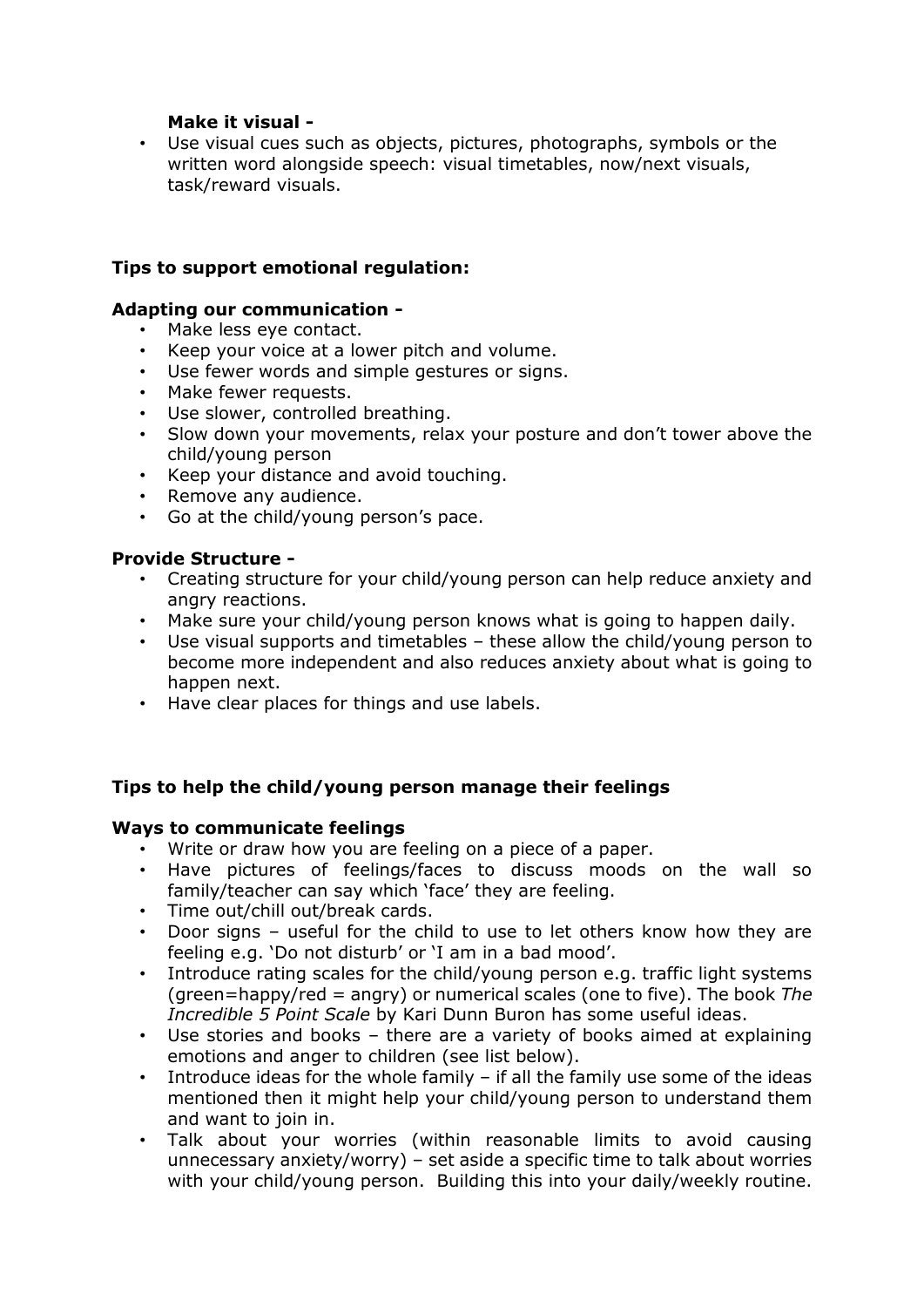- It may benefit some children/young people to write a diary or blog or post their worries into a 'worry box'.
- Use different means some children/young people may find it useful to talk through things like puppets or pets. Others may benefit from having something to tell the worry to, like puppets or worry dolls.
- Talk about good things for some children/young people with low selfesteem, it is important to remind them of the things they are good at and eniov. This can be done with prompt cards of alternative positive thoughts.

## **Ways to relax**

- Chill out time, time alone.
- Regular breaks in the garden or safe outdoor space.
- Physical activities such as walking, bike riding, star jumps.
- Multi sensory toys/objects
- Muscle relaxation or controlled breathing.
- Headphones or earplugs to block out background noise or voices.
- Technology, reading books, magazines, comics.
- Spend time with pets at home
- Spend time doing or talking about their favourite topic or special interest.
- Remembering positive events together looking at photos of special interests together.

### **Ways to express feelings**

- Physical exercise.
- Multi-sensory toys/objects.
- Cushion, teddy, beanbag.
- Write out your anger then rip up the paper.
- Shouting, talking, ranting!

## **Tips to support transition and change for children and young people with social communication and interaction difficulties (those with and without a diagnosis of Autism):**

Change is difficult for children and young people with social communication and interaction difficulties because of an impairment in flexibility of thought, alongside anxiety linked to the unknown.

Children and young people are likely to have difficulties in predicting what might happen in a new setting so prefer to stick with what is familiar. Difficulties in social understanding means that children and young people are likely to take longer to understand the expectations and social rules of a new environment or social situation. The need for routine and familiarity leads to anxiety when interruptions occur.

Children and young people respond best to a consistent approach, and this is likely to be interrupted during a transition period; a period which can include working with new staff teams, new peers and a new learning environment.